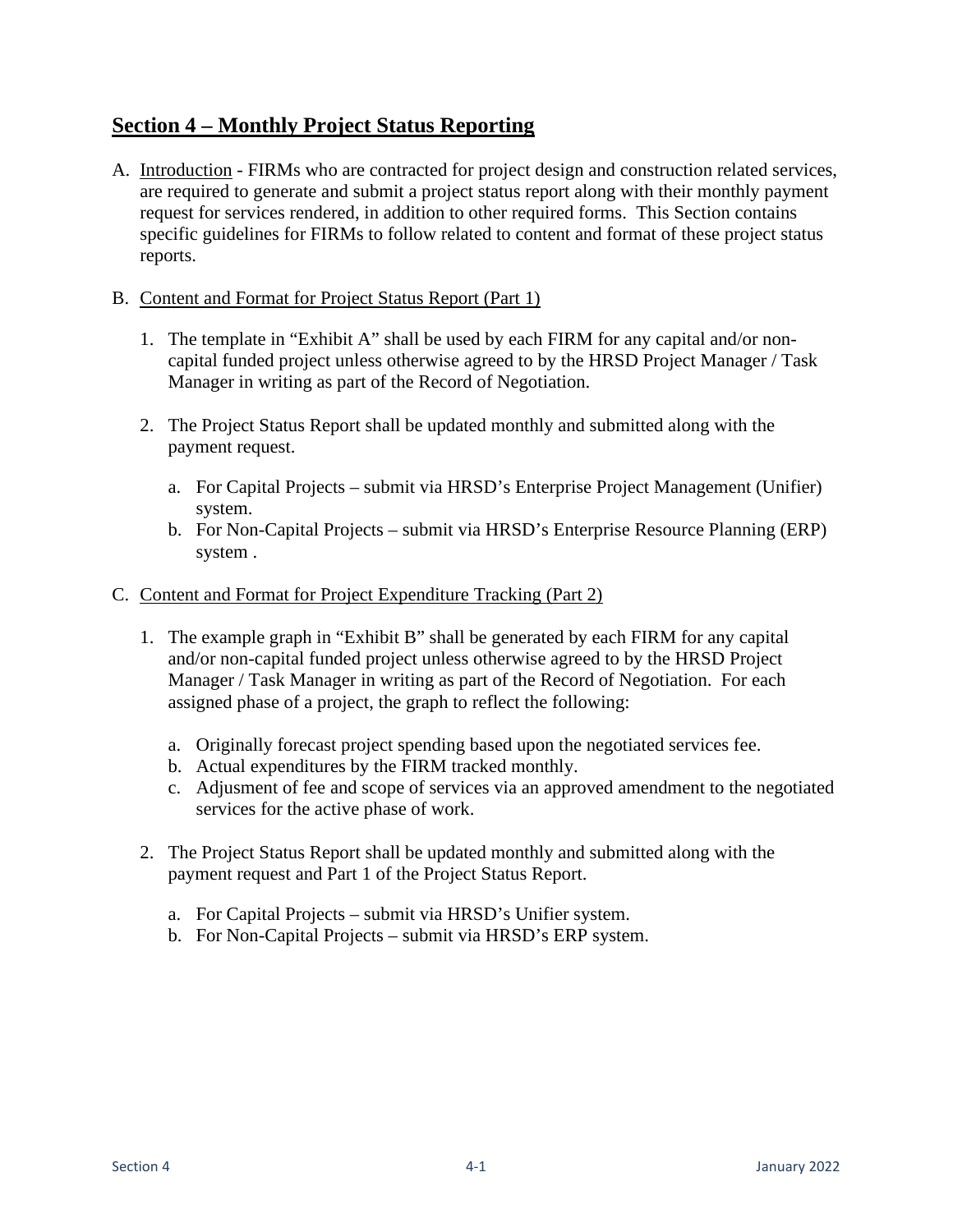# **Exhibit A**

## **HRSD CONSULTANT PROGRESS REPORT FOR** *[INSERT PROJECT NAME AND CIP #]*  **FOR PERIOD FROM [***INSERT START DATE]* **TO [***INSERT END DATE***]**

#### **General Status:**

*[Provide a high level status update including project phase in 1-2 sentences.]* 

#### **Work Completed by Consultant:**

*[Provide a detailed summary of work completed during the progress period. CA/CI summary tables may be deleted if the project is not in the Construction phase.* 

- *Example 1 (Design). Addressed HRSD's 90% review comments and prepared site plan submittal*
- *Example 2 (Construction). Conducted and documented Progress Meeting No. 1 on 1/1/2011*

 *Example 3 (Construction). Prepared and issued Work Change Direction No. 1 regarding vertical offset around storm drain]* 

#### **Construction Administration Summary:**

| Items Reviewed / Issued       | Total – This Period | Project Total |
|-------------------------------|---------------------|---------------|
| Submittals                    |                     |               |
| Requests for Information      |                     |               |
| <b>Requests for Proposal</b>  |                     |               |
| <b>Field Orders</b>           |                     |               |
| <b>Work Change Directives</b> |                     |               |
| <b>Change Orders</b>          |                     |               |
| <b>Payment Applications</b>   |                     |               |
| <b>Progress Meetings</b>      |                     |               |
| <b>Other Meetings</b>         |                     |               |

## **Construction Inspection Summary:**

| Week Beginning (Monday) | No. of Hours     | No. of Hours     | No. of Hours     |
|-------------------------|------------------|------------------|------------------|
|                         | (Inspector Name) | (Inspector Name) | (Inspector Name) |
|                         | #1               | #2)              | #3)              |
| 5/2/2016                |                  |                  |                  |
| 5/9/2016                |                  |                  |                  |

*[\*Note: If there are more than three inspectors, you may list hours by discipline (e.g. general, electrical, structural, etc.) or consult the HRSD Project Manager.]*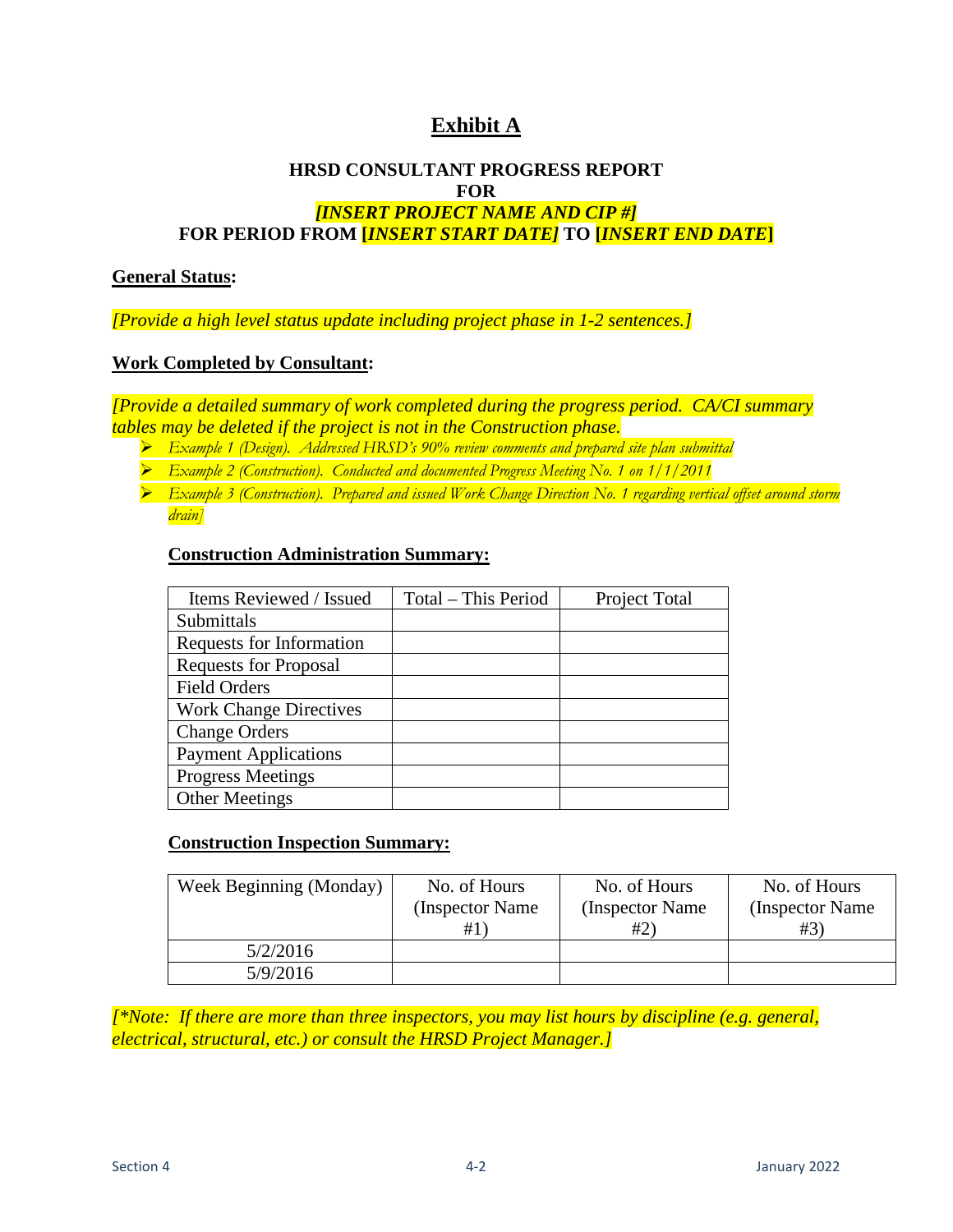# **Work Completed by Contractor:**

*[During the construction phase, provide a brief summary of construction activities conducted during the progress period.* 

*Example 1. Finished laying pipe from First Street to Tenth Street and performed pressure test]*

# **Upcoming Activities:**

*[List work to be completed in the next 30 days by the consultant.]*

## **Problems / Deviations from Plan:**

 *[List any scope changes during the design phase, major changes to the design documents during construction, or any other problems/deviations encountered.]*

#### **Information / Approvals Needed:**

 *[List any information or approvals needed from HRSD, a Locality, a Regulatory Agency, a Railroad, another utility, etc.]* 

## **Additional Services Request for Payment:**

*[Use of Additional Services requires prior authorization. Provide a list of authorized additional services invoiced during this period and include the necessary documentation.* 

- *Example 1. Public meeting conducted by Engineer (\$Dollar Amount)*
- *Example 2. Additional test holes performed by Subsurface Utility Provider (\$Dollar Amount)]*

#### **Potential Upcoming Commission Items:**

 *[Describe any items that may require HRSD Commission Action in the next 60 days with estimated cost and schedule implication.]*